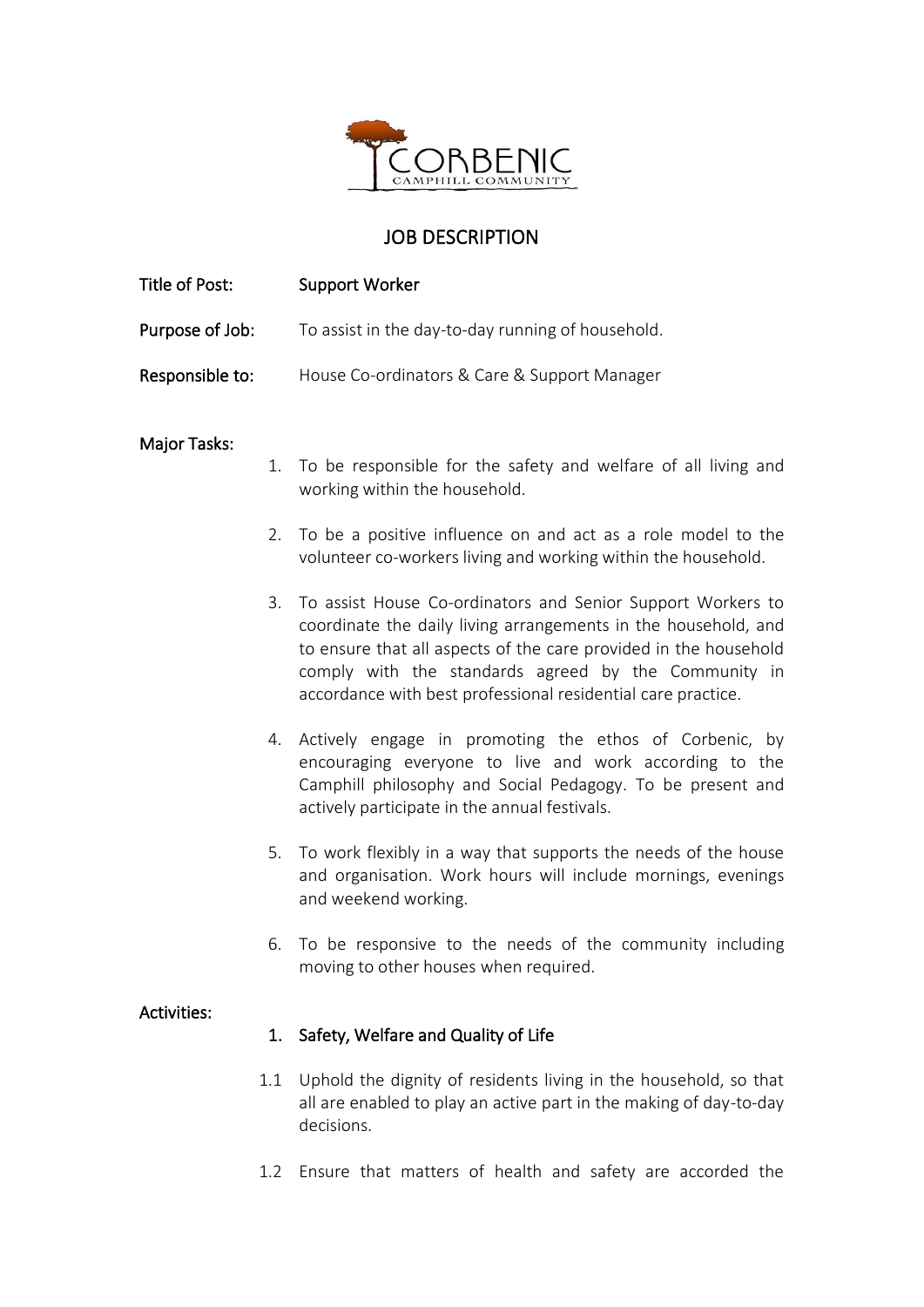highest priority, and that all requirements in terms of the law and Council policy are met.

- 1.3 Ensure that residents are encouraged and enabled to express their opinions and wishes about all aspects of their lives.
- 1.4 Actively encourage relationships with others in the wider community, in particular with the relatives and friends of all those living within the household
- 1.5 Implement Care plans and Risk assessments within the household.

## 2. Support, Supervision and Personal & Professional development

- 2.1 To participate in the formal supervision and annual appraisal process.
- 2.2 Meet regularly with the House Co-ordinators, and Senior Support Workers.
- 2.3 To take personal responsibility for professional development in line with SSSC requirements including; registering with the SSSC; achieving the minimum SVQ in Health and Social Care stipulated; and doing post registration training and learning.

## 3. Co-ordination of Daily Living Arrangements

3.1 Ensure that residents live in an environment which fosters their independence, which is homely, clean and where everyone can feel at ease.

Ensure that the food, which is provided in the household is organic, wholesome and nutritious, and that residents have a choice in what they eat.

Residents should receive help with personal hygiene and dressing in privacy and in a manner which upholds their dignity.

Ensure that recreational, cultural and spiritual activities are available to all within the household, and that residents are given the choice to take part in activities outside the household, both in the Community and in the locality.

Ensure that Residents take part in household tasks to the best of their ability and are given the option to be involved in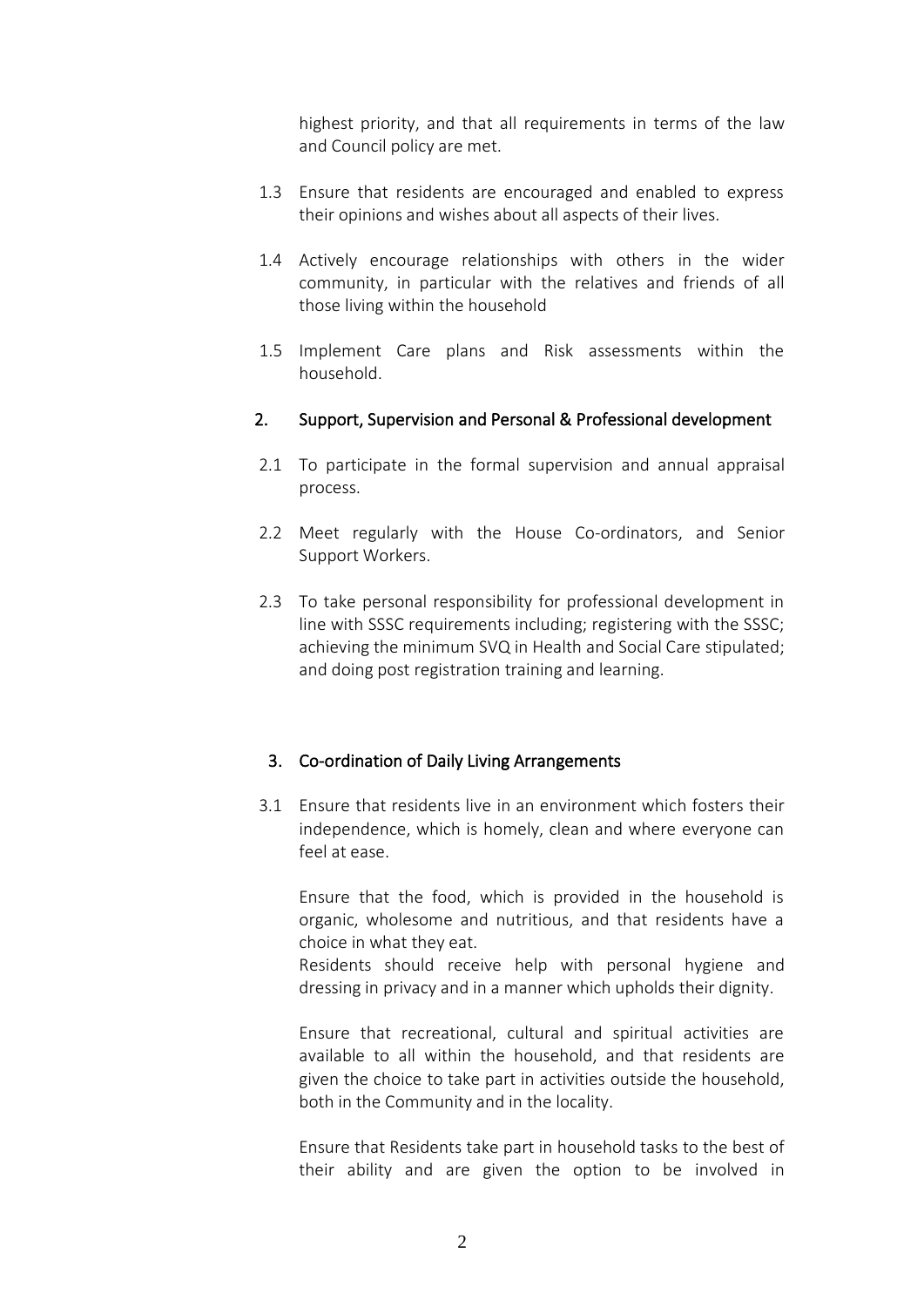meaningful work in workshops.

- 3.2 Accord the highest priority to the health and safety of residents and workers at all times, and ensure that the procedures agreed for ensuring compliance with health and safety legislation and medical requirements – including the administration of medication – are known and adhered to.
- 3.3 Participate on a regular basis, and support the House Coordinators with fire drills and other safety procedures as are required by law and/or the Local Authority.
- 3.4 Monitor sensitively, the actions of any person who may pose a risk to another, and in consultation with the House Coordinators and the Manager, take appropriate action in line with Community policy where the need arises.
- 3.5 Operate efficiently and effectively, the policies and procedures which have been agreed by the Community, particularly in relation to care plans and record keeping.

## PERSON SPECIFICATION

- Preferably 1 year of disability/care/support experience although this is not essential as training is given. The ideal candidate will demonstrate experience with adults with learning disabilities in adult residential care.
- A warm, person-centred approach and the ability to positively engage with adults with learning disabilities or other support needs.
- Good verbal and written communication skills.
- Willingness to work as part of a wider team providing the highest quality care and support adhering to national care standards.
- A common-sense approach to problem solving and an ability to respond effectively in emergency situations.